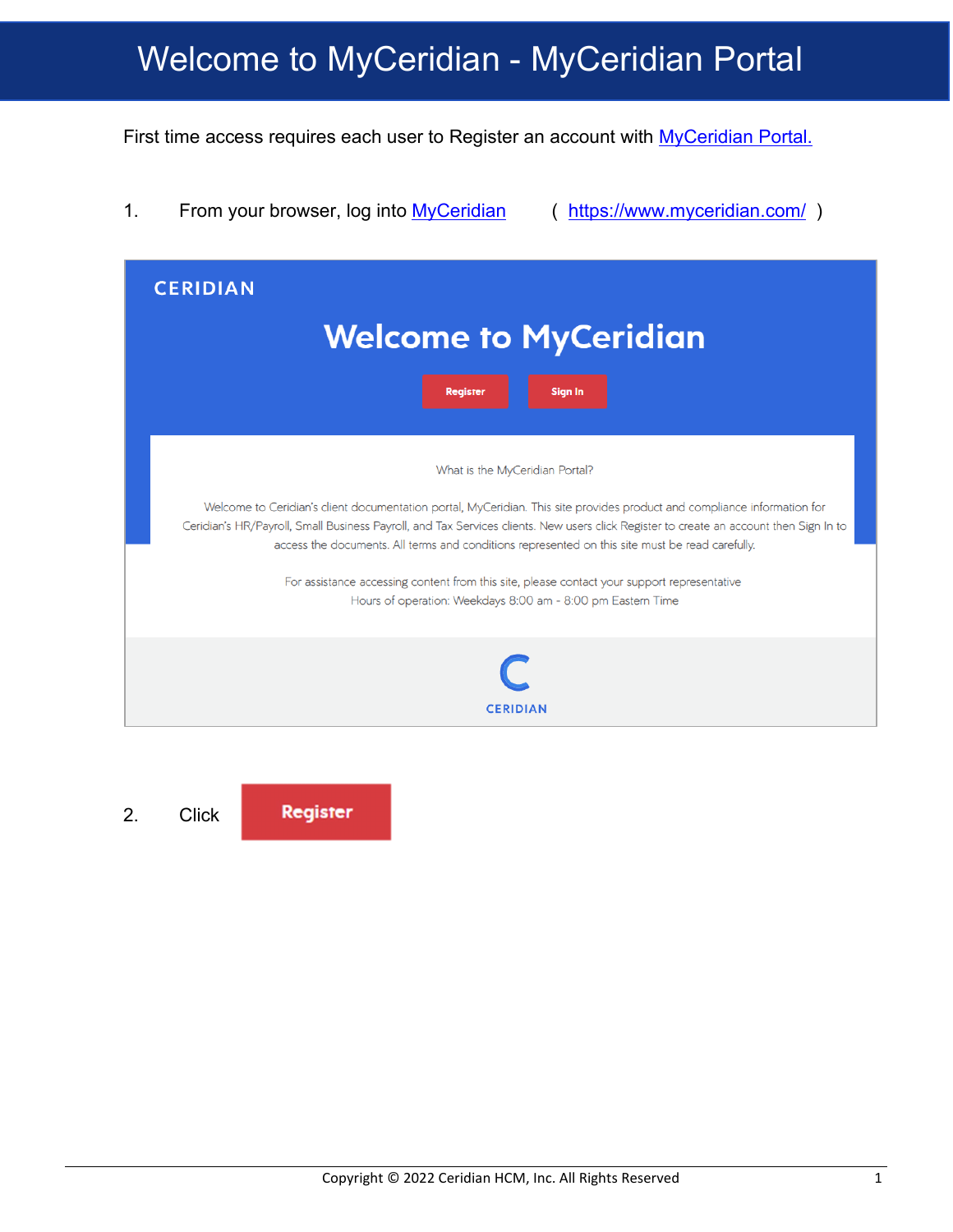3. Complete all fields: First/Last Name, Email, Password, Password Confirmation, Company Name. Click  $\Box$  to confirm terms of use and privacy policy.

| <b>CERIDIAN</b>                                                                                      |                                                                                                   |  |  |  |  |  |
|------------------------------------------------------------------------------------------------------|---------------------------------------------------------------------------------------------------|--|--|--|--|--|
| <b>Register</b>                                                                                      |                                                                                                   |  |  |  |  |  |
|                                                                                                      |                                                                                                   |  |  |  |  |  |
| In order to access Ceridian product documents, please register and<br>enter your company name.       | <b>First Name</b>                                                                                 |  |  |  |  |  |
|                                                                                                      | <b>Last Name</b>                                                                                  |  |  |  |  |  |
|                                                                                                      | Email                                                                                             |  |  |  |  |  |
|                                                                                                      | Password<br>Must contain a minimum of 8 characters, 1 Uppercase, 1 Number and 1 special character |  |  |  |  |  |
|                                                                                                      | <b>Password Confirmation</b>                                                                      |  |  |  |  |  |
|                                                                                                      | <b>Company Name</b>                                                                               |  |  |  |  |  |
|                                                                                                      | $\Box$ I have read and agree to the terms of use and privacy<br>policy<br><b>Register</b>         |  |  |  |  |  |
| <b>CERIDIAN</b>                                                                                      |                                                                                                   |  |  |  |  |  |
| @ 2021 - Ceridian HCM, Inc. All Rights Reserved. Privacy Policy Terms and Conditions Cookie Settings |                                                                                                   |  |  |  |  |  |

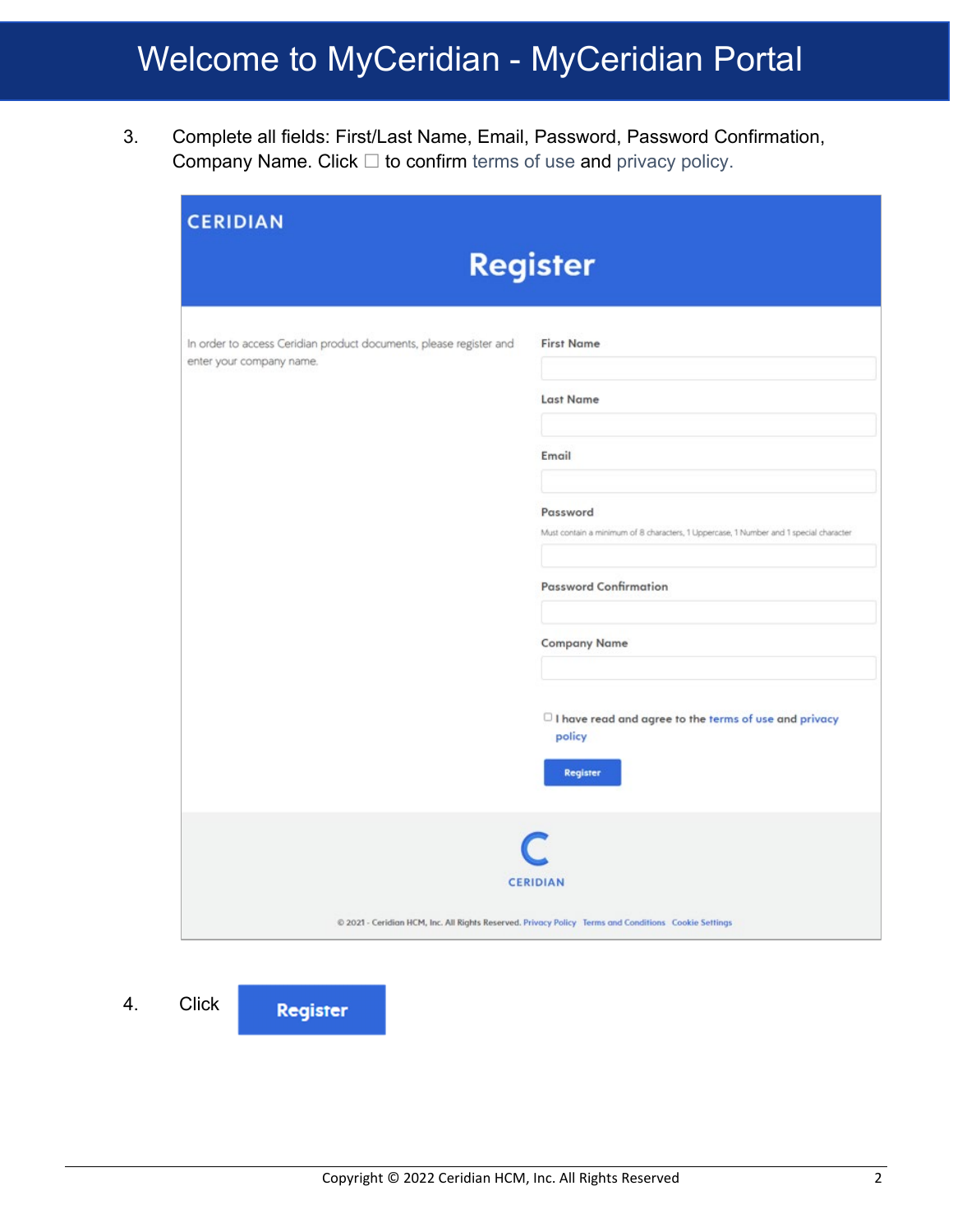5. Log in to your email



6. Click the link in the confirmation email to confirm account:



7. Once confirmed, from the [MyCeridian Portal](https://www.myceridian.com/) main page **Sign In** to your account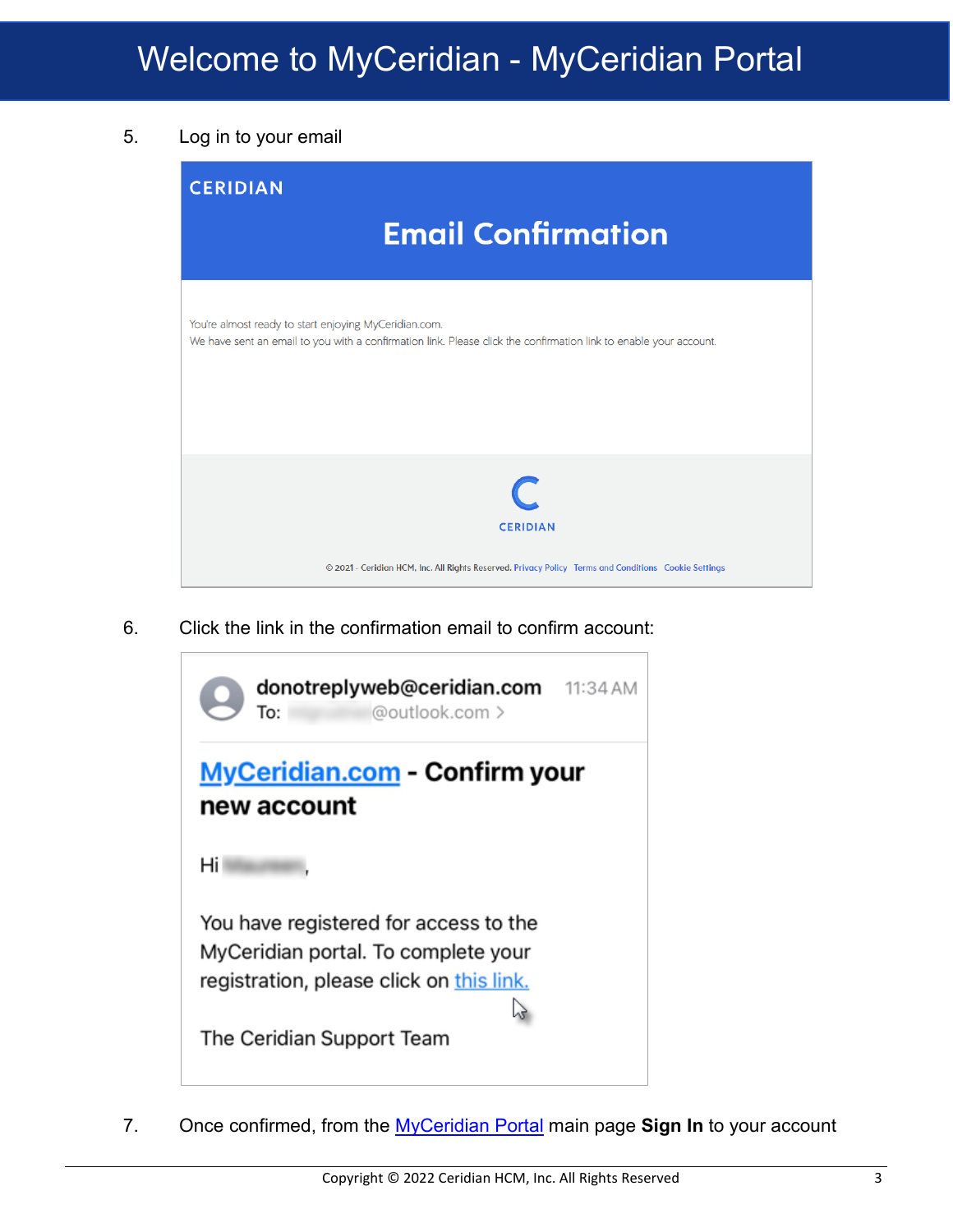#### MyCeridian – Sign In

After registering for MyCeridian Portal, users can sign in and access Ceridian Insync videos and Training Guide.

| 1. Enter Email and Password, Click                                           | <b>Sign In</b>                                                                                                               |  |  |  |  |
|------------------------------------------------------------------------------|------------------------------------------------------------------------------------------------------------------------------|--|--|--|--|
| <b>CERIDIAN</b>                                                              | Login                                                                                                                        |  |  |  |  |
| <b>New to MyCeridian?</b><br>It only takes a moment to register.<br>Register | Email<br>@outlook.com<br><b>Password</b><br><br>Sign In<br>Forgot Password?                                                  |  |  |  |  |
|                                                                              | C<br><b>CERIDIAN</b><br>© 2021 - Ceridian HCM, Inc. All Rights Reserved. Privacy Policy Terms and Conditions Cookie Settings |  |  |  |  |